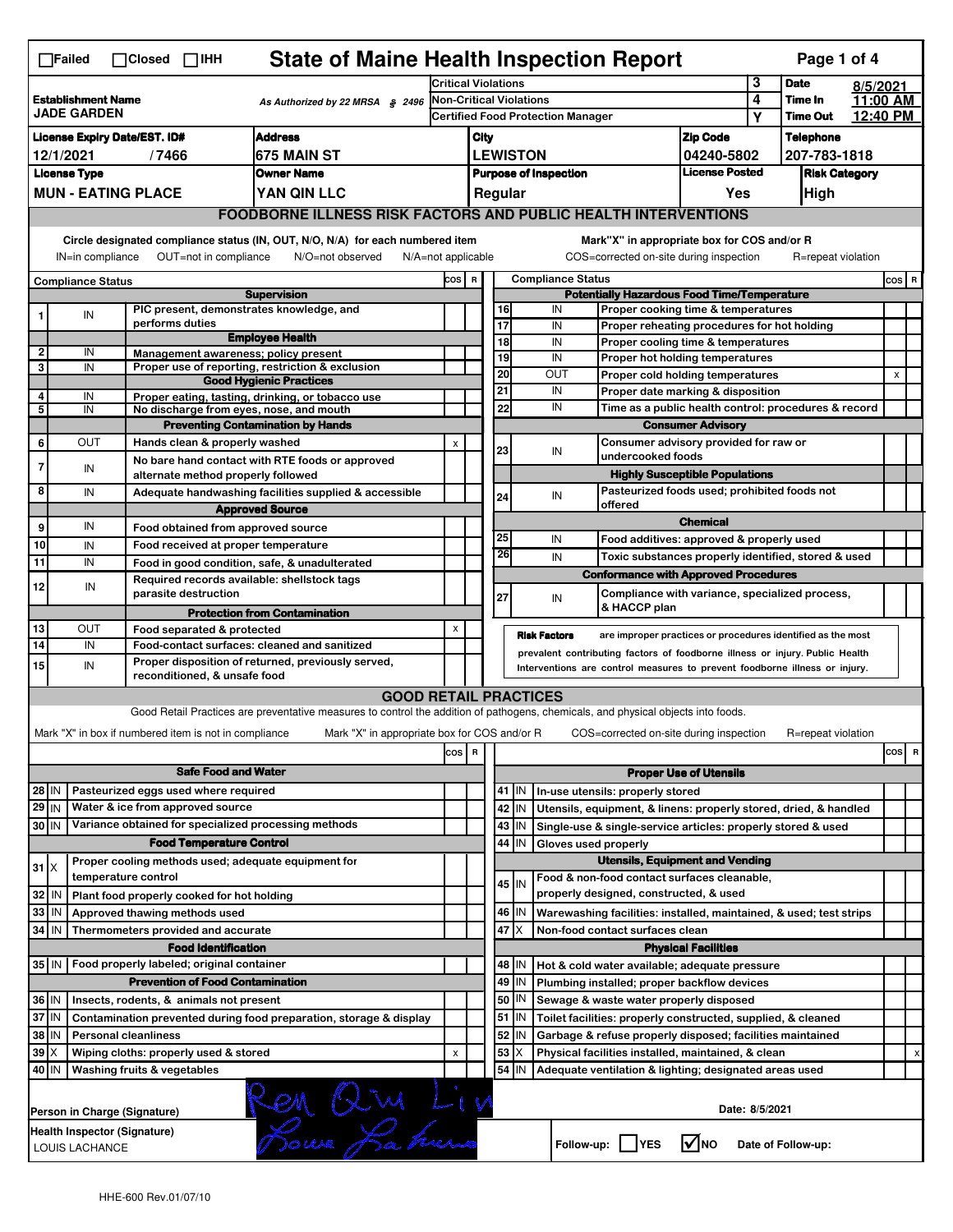|                                                    |                               |                             | <b>State of Maine Health Inspection Report</b>  |                  |                        | Page 2 of 4                      |
|----------------------------------------------------|-------------------------------|-----------------------------|-------------------------------------------------|------------------|------------------------|----------------------------------|
| <b>Establishment Name</b>                          |                               |                             | As Authorized by 22 MRSA                        | 8/5/2021<br>Date |                        |                                  |
| <b>JADE GARDEN</b>                                 |                               |                             |                                                 |                  |                        |                                  |
| License Expiry Date/EST. ID#<br>/7466<br>12/1/2021 | <b>Address</b><br>675 MAIN ST |                             | City / State<br><b>LEWISTON</b>                 | /ME              | Zip Code<br>04240-5802 | <b>Telephone</b><br>207-783-1818 |
|                                                    |                               |                             | <b>Temperature Observations</b>                 |                  |                        |                                  |
| Location                                           | <b>Temperature</b>            |                             |                                                 | <b>Notes</b>     |                        |                                  |
| Jumbo shrimp                                       | $35^{\ast}$                   | Appetizer cooler            |                                                 |                  |                        |                                  |
| Hand wash sink                                     | $112*$                        |                             |                                                 |                  |                        |                                  |
| <b>BBQ</b> pork                                    | $112*$                        | 45 minute reheating process |                                                 |                  |                        |                                  |
| Low temp auto dish                                 | 50-99 ppm                     | Chlorine solution           |                                                 |                  |                        |                                  |
| Raw chicken                                        | $50*$                         |                             | Received prior to arrival, unrefrigerated, COS. |                  |                        |                                  |
| Lo mein                                            | 188*                          | Cooked for service          |                                                 |                  |                        |                                  |
| Bok choy                                           | $36*$                         | Walk in cooler              |                                                 |                  |                        |                                  |
| <b>BBQ</b> pork                                    | $37*$                         | Wok reach-in cooler         |                                                 |                  |                        |                                  |



**Date: 8/5/2021**

HHE-601(a)Rev.01/07/10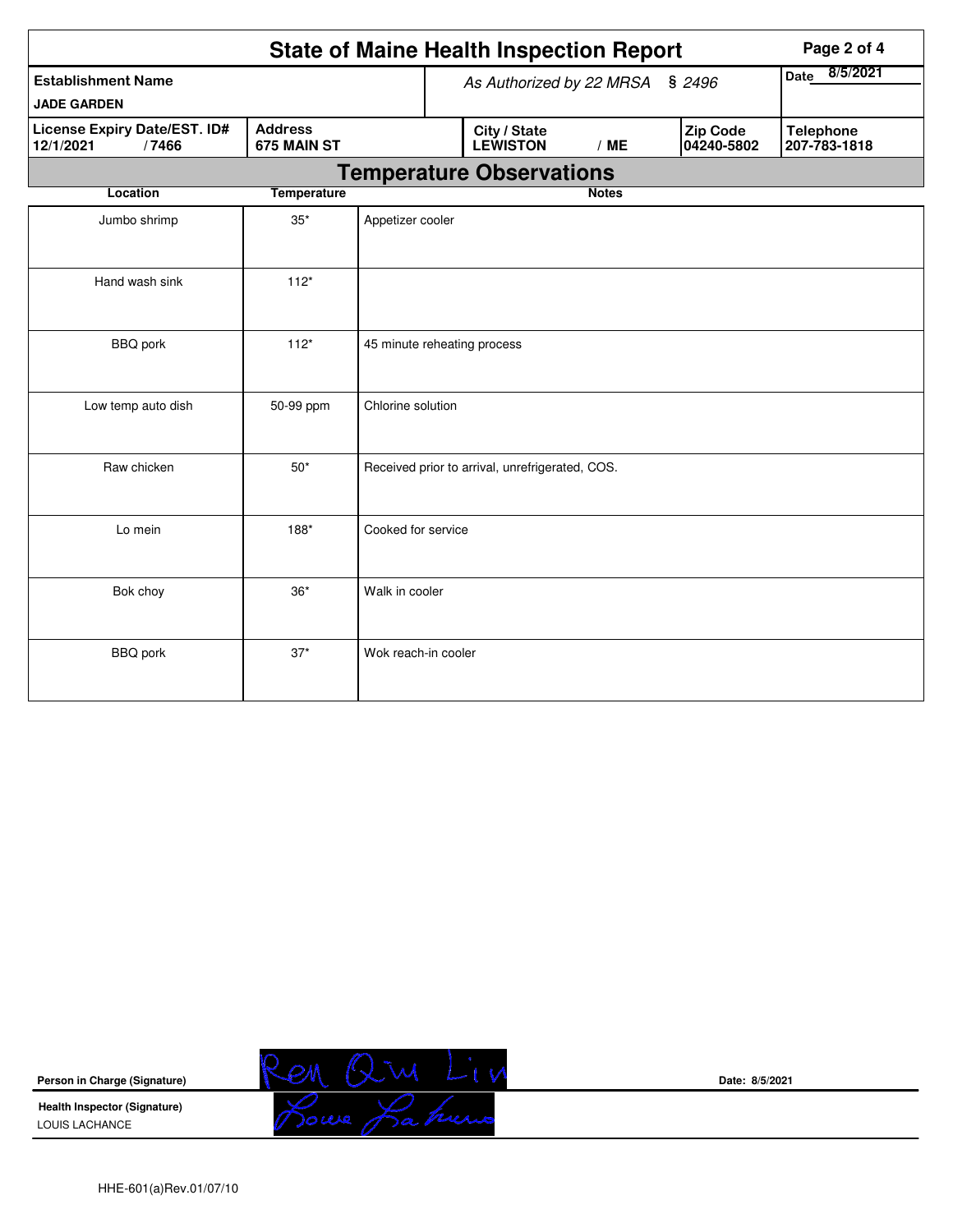| <b>State of Maine Health Inspection Report</b>                                                                                                                                                                  |                                            |                                                                                                                                       |    |                               |                         |  |  |  |  |  |
|-----------------------------------------------------------------------------------------------------------------------------------------------------------------------------------------------------------------|--------------------------------------------|---------------------------------------------------------------------------------------------------------------------------------------|----|-------------------------------|-------------------------|--|--|--|--|--|
| <b>Establishment Name</b>                                                                                                                                                                                       |                                            |                                                                                                                                       |    |                               | 8/5/2021<br><b>Date</b> |  |  |  |  |  |
| <b>JADE GARDEN</b>                                                                                                                                                                                              |                                            |                                                                                                                                       |    |                               |                         |  |  |  |  |  |
| License Expiry Date/EST. ID#<br>12/1/2021<br>/7466                                                                                                                                                              | <b>Address</b><br>675 MAIN ST              | City / State<br><b>LEWISTON</b>                                                                                                       | ME | <b>Zip Code</b><br>04240-5802 |                         |  |  |  |  |  |
|                                                                                                                                                                                                                 | <b>Observations and Corrective Actions</b> |                                                                                                                                       |    |                               |                         |  |  |  |  |  |
| Violations cited in this report must be corrected within the time frames below, or as stated in sections<br>8-405.11 and 8-406.11 of the Food Code                                                              |                                            |                                                                                                                                       |    |                               |                         |  |  |  |  |  |
| 6: 2-301.12: C: Food employees are not following proper hand cleaning procedures.                                                                                                                               |                                            |                                                                                                                                       |    |                               |                         |  |  |  |  |  |
| INSPECTOR NOTES: Food worker rinsing hands with water when washing was required, then wiping hands on their apron. Use soap, hot water and<br>wash for 20 seconds. Wipe hands with single use paper towel. *COS |                                            |                                                                                                                                       |    |                               |                         |  |  |  |  |  |
| 13: 3-302.11.(A).(1).(A): N: Raw Ready-to-Eat food not protected from cross contamination from raw animal foods during storage, preparation, holding,<br>or display.                                            |                                            |                                                                                                                                       |    |                               |                         |  |  |  |  |  |
|                                                                                                                                                                                                                 |                                            | INSPECTOR NOTES: Raw chicken wings held in cold holding above several RTE items. Raw proteins need to be stored below RTE items. *COS |    |                               |                         |  |  |  |  |  |

20: 3-501.16.(A).(2): C: PHF not maintained at 41 F or less.

INSPECTOR NOTES: Raw chicken elevated in temperature due to lack of refrigeration after product was delivered. All PHF's must be received and held at 41\* or below. \*COS

31: 4-301.11: N: Insufficient hot holding and/or cold holding equipment.

INSPECTOR NOTES: Small walk in cooler and stand alone coolers not sufficient in size/number to properly hold all foods safely and protected.

39: 3-304.14.(B).(1): N: Wiping cloths used for wiping counters and other equipment surfaces not held between uses in a chemical sanitizer.

INSPECTOR NOTES: Service/plating area wiping rags not held in sanitizer bucket. All wiping cloths must be held in proper sanitizing solution. \*COS

47: 4-601.11.(C): C: Nonfood contact surfaces are not clean.

INSPECTOR NOTES: Dish machine and hard to reach areas of cooking equipment have severe build up of grease and old food particles. Clean more often and as necessary.

53: 6-501.12: N: The physical facilities are not clean.

INSPECTOR NOTES: \*\*REPEAT\*\* Floors and coving in kitchen area are unclean. Be more thorough in cleaning hard to reach areas as this problem can attract pest and promote the growth of organisms.